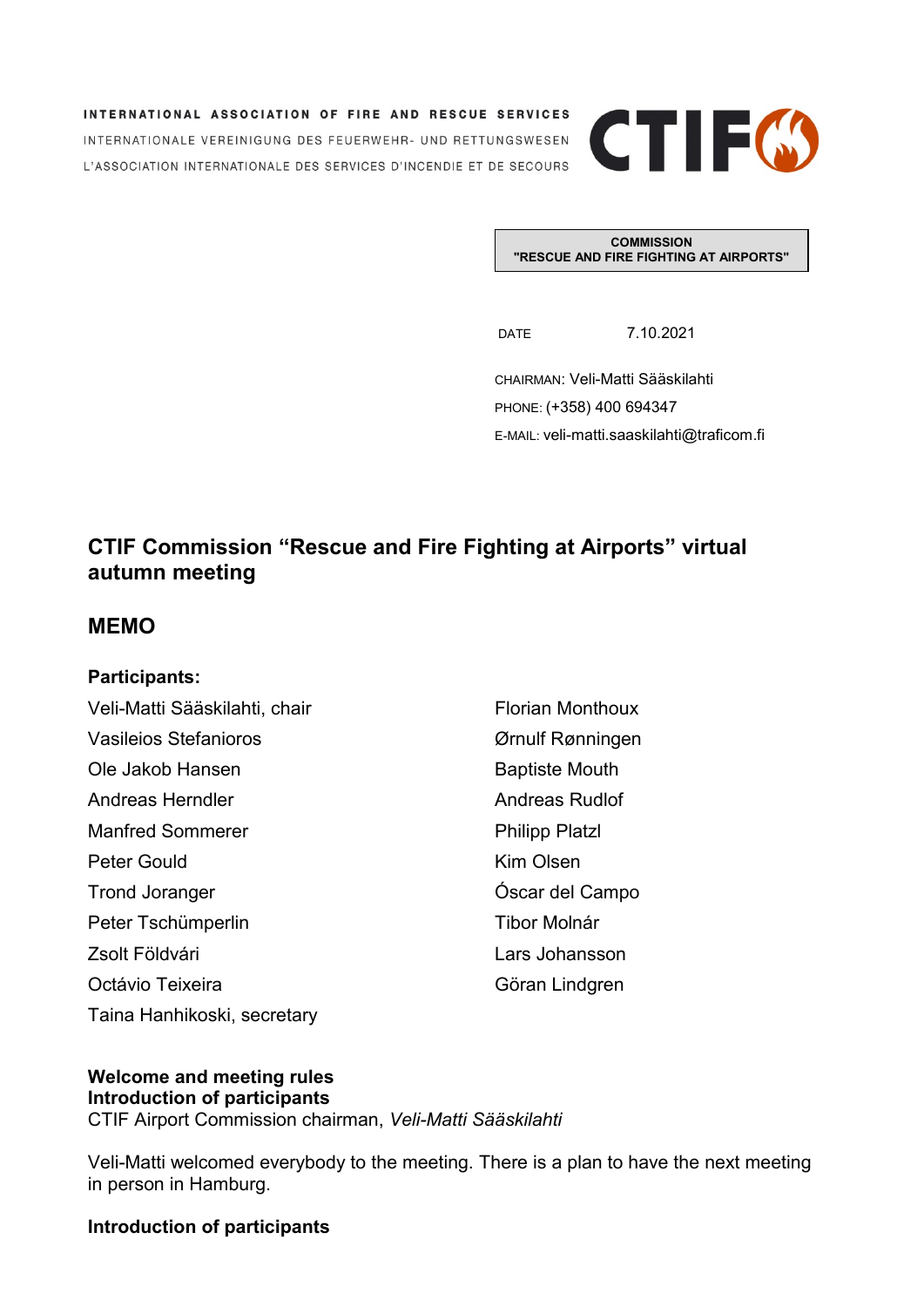## Everyone

All participants introduced themselves.

# **News from each Countries and Companies**

Everyone

**Manfred Sommerer, Austria:** Traffic is rising. Long-haul operations to Asia and North America are opening as well. For FRS, during this period of less traffic was busy, and it is busy also now. Still category 10 in Vienna, also other airports have remained in their categorization. Topics which were acute during the COVID-19 crisis remain the same even now. Confidence in rising traffic; other airports and Vienna have done improvements during the low traffic season (lightning, runway etc). A very good winter season is in sight.

**Andreas Rudlof, Germany:** All airports are hoping for a good winter season, and spring. Number of cases go up and down. Hopefully 2022 will be better than now.

**Trond Joranger, Norway:** Recovery from COVID; 67 % down compared to 2019 still but the traffic is increasing rapidly. Completing proficiency checks has been problematic as it requires travelling. Useful outcomes from task & resource exercise; need to improve basic skills, more training with local security actors, need for realistic training. Setting up proficiency tests – used to be centralized, but now we have local proficiency tests. A lot of work done on training. Following up on all activities at airports have been eye opening.

**Óscar del Campo, Spain:** 17 out of 36 are requested for full exercises. 2 are done, 11 scheduled. Many requests of RFFS level of protection required, most of them are over now. Implementing physical and medical requirements. Volcanic eruption taking place in La Palma. Thousands of people have been affected. How does volcanic ash affect RFFS trucks and their equipment? We have contact with Italians who have had similar experiences.

**Philipp Platzl:** We will take the question forward. We have a lot of vehicles in places with a lot of sand; maybe this will help.

**Trond Joranger:** We have contact details for Iceland, they have experience in this.

**Florian Monthoux, Switzerland:** Only 2 international airports (Geneva and Zurich), the situation is similar to rest of Europe – less passengers than in 2019 but increasing. Some projects are on standby, like a new long-haul terminal (ready but postponing the opening due to lack of passengers). There are several airports with no RFF requirements; 5 with EASA requirements, several with ICAO requirements. National RFF directive will be updated and will include minimum requirements also to airfields and heliports, information about BPS and electrical aircrafts. RFFS will be required only when serving commercial air transport (CAT) operations (commercial  $\neq$  CAT).

**Trond Joranger:** In Sweden the situation is quite similar. There are some commercial airports with no regulation but which allow rescue services to operate if needed. The issue is still open a bit.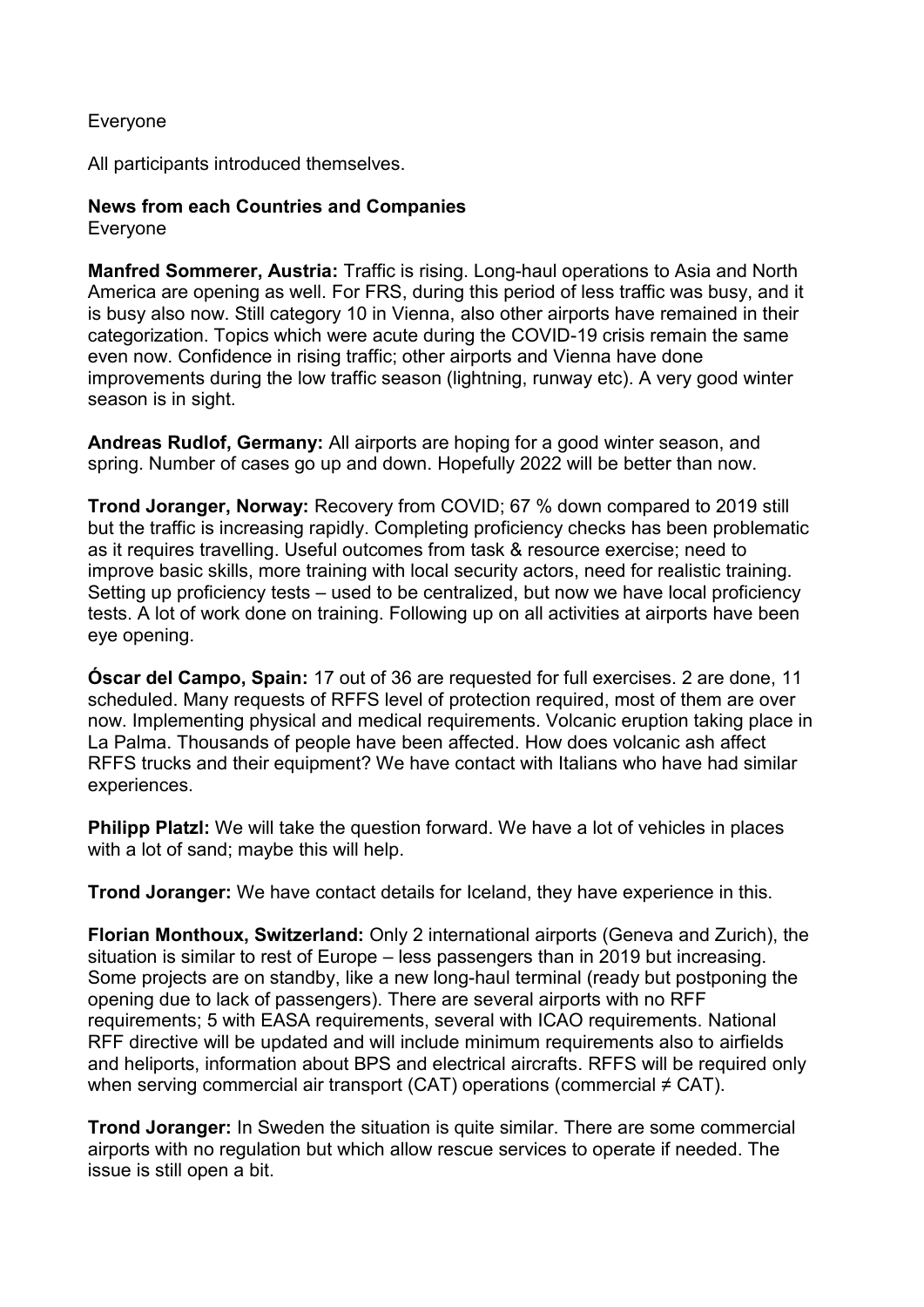**Baptiste Mouth, France:** Traffic in France similar to others. There has been some issues with brakes, where brake drum has cracked and broken. The issue is not just on single manufacturer's firetrucks. Does anyone else have the same issue?

**Philipp Platzl:** Normally there shouldn't be a systematic issue like this. Discs are on the one side stronger, and their cooling performance is better.

**Manfred Sommerer:** We have more problems with the drums – when you exit the fire station and accelerate and come back, the drum is very hot when putting the hand brake on, so you must let the drum cool down before putting the hand brake on. In our case, we switched to discs instead of drums.

**Kim Olsen, Denmark:** Airports are getting back to normal, also the training center.

**Philipp Platzl, Rosenbauer:** Struggling with the economic situation in the airports, but some compensation done from other fields. No new information on airport vehicles, but today there has been a launch on a new product, with which we want to support change to electric vehicles – a new extinguishing system for li-ion batteries. It enables a direct cooling of battery cells to stop thermal runaway. It is also safer for firefighters. The activation can be done via remote control from afar. Philipp will send information about this to Veli-Matti, who will distribute it to the group.

**Lars Johansson, Sweden:** The situation is improving slowly. There was a reduction to FRS team in the beginning of the crisis in Arlanda; only one runway and terminal. More traffic with e.g. Finnair and Ryanair from November forward and another terminal will be opened. Normally 80-90 000 passengers per day; now around 30 000. Looking forward to Christmas season. New normal in Swedavia; big changes. In FRS we have started to look for a new contractor, the contract with Securitas is coming to an end.

**Peter Gould, UK: FRS have been maintained especially in the military site, seen as** essential services. The biggest challenge going forward is the delivery service of goods; computers, components etc. Timescales may increase. Presentation about fuel and KFT.

**Hungary airport:** Two big infrastructural projects at the airport, cargo city in the airport and new main entrance given to them (easier access to facilities). Uneventful few months in general.

**Octávio Teixeira, Portugal:** In Portugal, no established rules for heliports. Category 5- 10, there must be RFF.

**Vasileios Stefanioros:** In future there might be some, not many, regulations. Authorities must decide how to apply provisions.

**Óscar del Campo**: In Spain, specific rules for heliports or aerodromes developed as they are out of scope of European regulations.

**Peter Tschümperlin:** Different countries have different regulations in this matter, it is important to contact own country's respective authorities.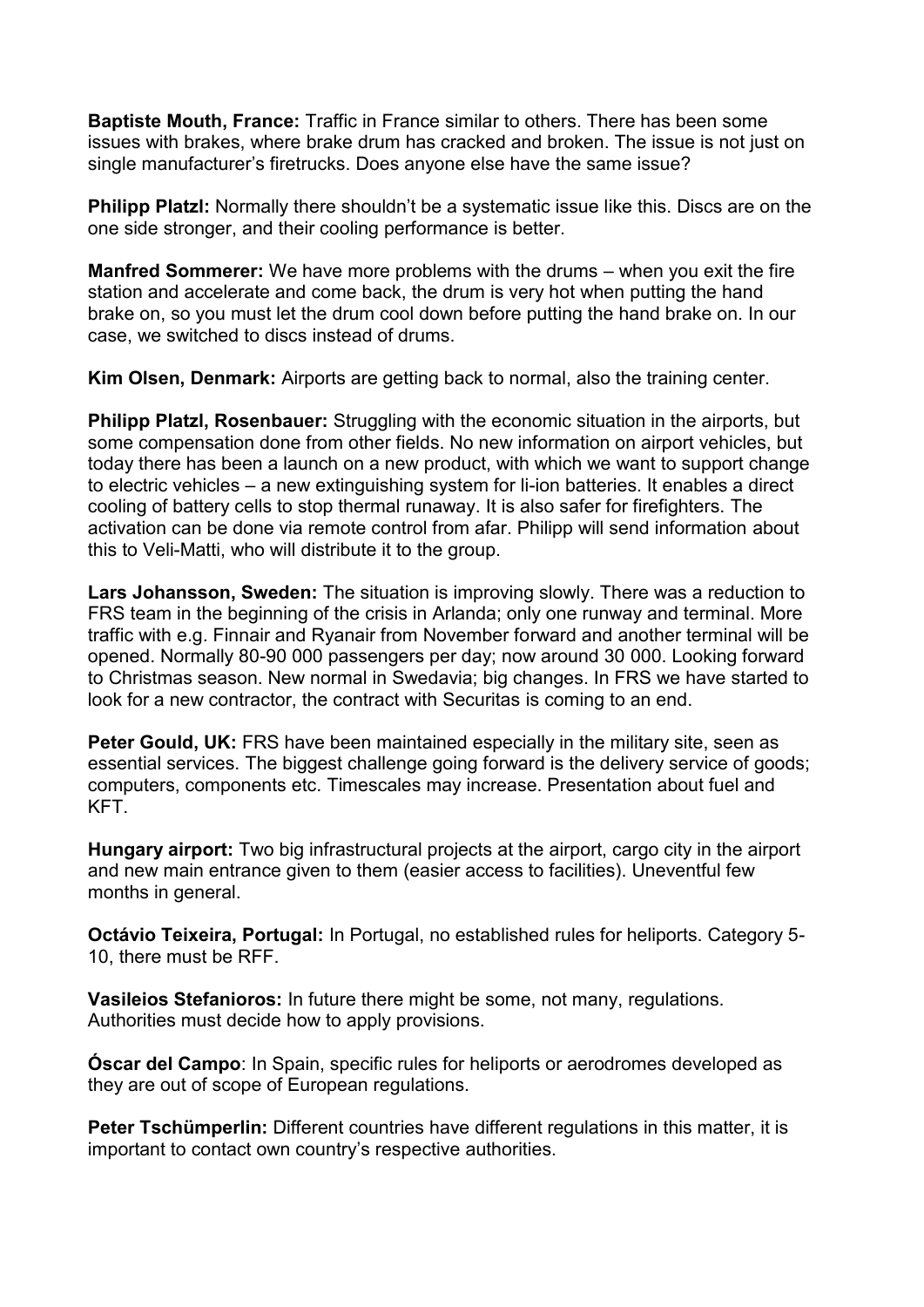## **Reduction of ARFF personnel**

Florian Monthoux

Gstaad is an airport in the Swiss Alps. It has mixed traffic with small aircrafts, gliders, helicopters, and business aircrafts. There is a total of 7 aerodrome employees and 2 employees are on site simultaneously. There was the aim to reduce RFF category from 3 to 2. It is an issue to know what "the highest category normally using the aerodrome" means in ICAO regulation. After review, FOCA's position is that the highest category is category 4, but proposal to reduce RFF staff for category 3 (2 instead of 3 firefighters). Safety Assessment was required for the change. Main hazard identified was delayed evacuation and fire extinguishing in case of accident with fully loaded category 3 aircraft due to coverage of RFF category 3 with 2 instead of 3 firefighters. Approval was given because the RFF vehicle meets category 3 requirements and safety assessment does not indicate any residual risk that has been classified as not tolerable. The change was approved by the airport manager. Would you have done the same? What is the highest category normally using the aerodrome in your opinion? What if the airport asks for category 3 with only one firefighter?

Peter: In Switzerland, cat 1-3 have defined how many firefighters must be on site.

Octávio: Madeira airport is a problematic airport because of the winds. They sometimes they divert to Port Santo airport. At night, they reduce the category. If a bigger aircraft is arriving, they call, and the category is increased again. The agreement is that every shift has 6 firefighters.

Vasileios: Normally, you can lower one categorization during a three-month period. In exceptional cases, you can go to an even lower category. If you have one busier weekend, you can do some adjustment, but you don't automatically change categorization.

### **News from EASA**

#### Vasileios Stefanioros

There has been some proposed changes to EASA regulation. A proposed amendment has been made to ICAO Annex 6, Part II (on Section 2 – Chapter 2.2 Flight Operations) – a recommendation that the pilot in command, in making a decision on the adequacy of facilities and services available at an aerodrome of intended operation, should assess the level of safety risk associated with the aircraft type and nature of the operation, in relation to the availability of rescue and fire-fighting services (RFFS). Another proposed amendment is in Annex 14, Volume I (9.2 Rescue and firefighting) - rescue and firefighting equipment and services shall be provided at an aerodrome when serving commercial air transport operations. These would be applicable from November 3rd, 2022. EASA recommended to the Member States to support the proposal and respond positively to ICAO; the proposal was discussed at ANC 217th session 26 April – 24 June 2021 and the state letter is expected to be published at the end of 2021/early 2022. The proposed revision of the ADR rules will be included under RMT.0591 'Regular update of the ADR rules'.

#### **Virtual trainings experiences and the future – New ways of training in Avinor** Trond Joranger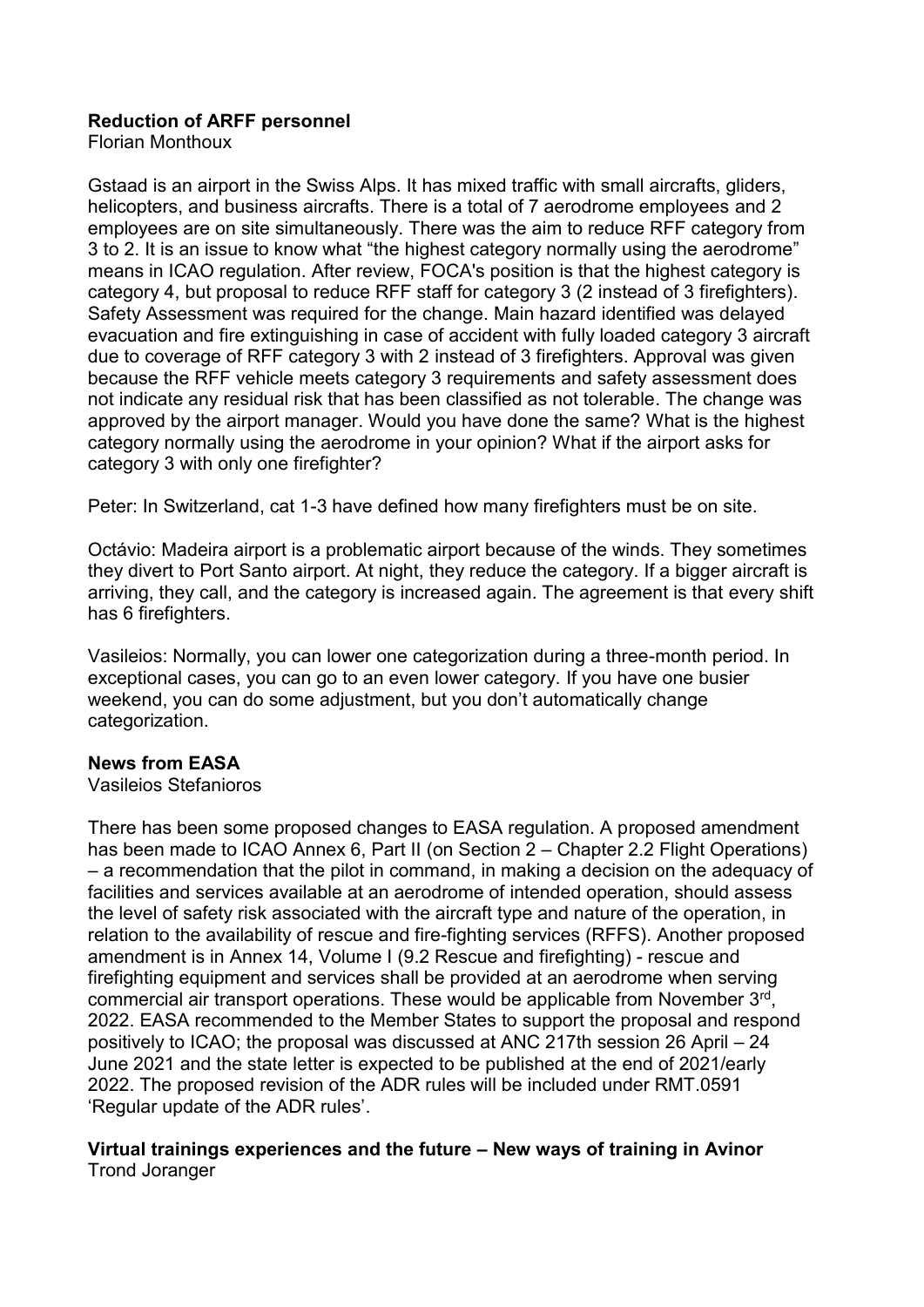In Norway, there are challenges related to environmental issues on the fire drill fields in Avinor. Another challenge is that the regulations demand regularly training of all ARFF personnel. What methods can be used to meet the requirements for knowledge and skills - and how? Can simulators be a method, in combination with fire drills training in the field?

There are some ideas for training in the future. For example, there could be theoretical courses on different subjects with a test (e.g. airport familiarization and aircraft familiarization). There's a need to have practical tests with a test to demonstrate that participants master the skill they are expected to master – not just a certain number of exercises every year. One idea is to have live fire drills where the focus is on how to put out different types of fire – the best thing would be to have experience from real aircraft fires to get knowledge on what is the best way to put out a fire. A simulator might not give the right answer. Another idea is to have full scale exercises together with other operators at the airport as well as the emergency services.

Ørnulf Rønningen: A tactical simulator for ARFF personnel is being used. Different scenarios have been created which were then tested on three different positions - one firefighter (the driver), one watch manager and the simulator operator as "ATC TWR". A total of 108 scenarios with different elements have been tested – elements such as 3 levels of skill and knowledge (basic, experienced and specialist); 4 types of aircrafts (Boeing 737 and 787, Airbus 320 and Dash 8 Q400) and 9 types of exercises with various levels of difficulty.

It is important to be realistic - It is fundamental to all training and exercises is that they have a transfer value to reality. The objectives of the training must be challenging and adapted to the right level of competence. Many factors cannot be simulated or filtered out, such as weather and wind, and other physical influences. There is also a constant need for adaptations and changes – as with many of the teaching tools.

Lars: If we could influence the airlines to spend more time with the airports in training, that would be a good thing.

Vasileio: Also, aerodrome actors, crews (also cabin) etc, not just airlines. It's a matter of good cooperation. Real exercises cannot be substituted but there are things that can be done. It's important to find a way to formalize all the trainings in simulators. We need to work together.

#### **News from CTIF**

Ole Hansen

CTIF is working as normal; the EC has meetings every two weeks and some Commissions are also starting to organize live meetings. The Delegates' Assembly will be organized as a hybrid event next week (October  $15<sup>th</sup>$ ). There will be a new Vice President – and only one candidate, so she will most likely be elected. Canada will return as a member to CTIF. Other current topics include e.g. EU's working time directive which will effect standby of firefighters and foams. There has also been a discussion to start a webinar series with Commissions about lessons learned – one Commission per month. CTIF is also pushing English to be used as a working language in all activities and in all commissions.